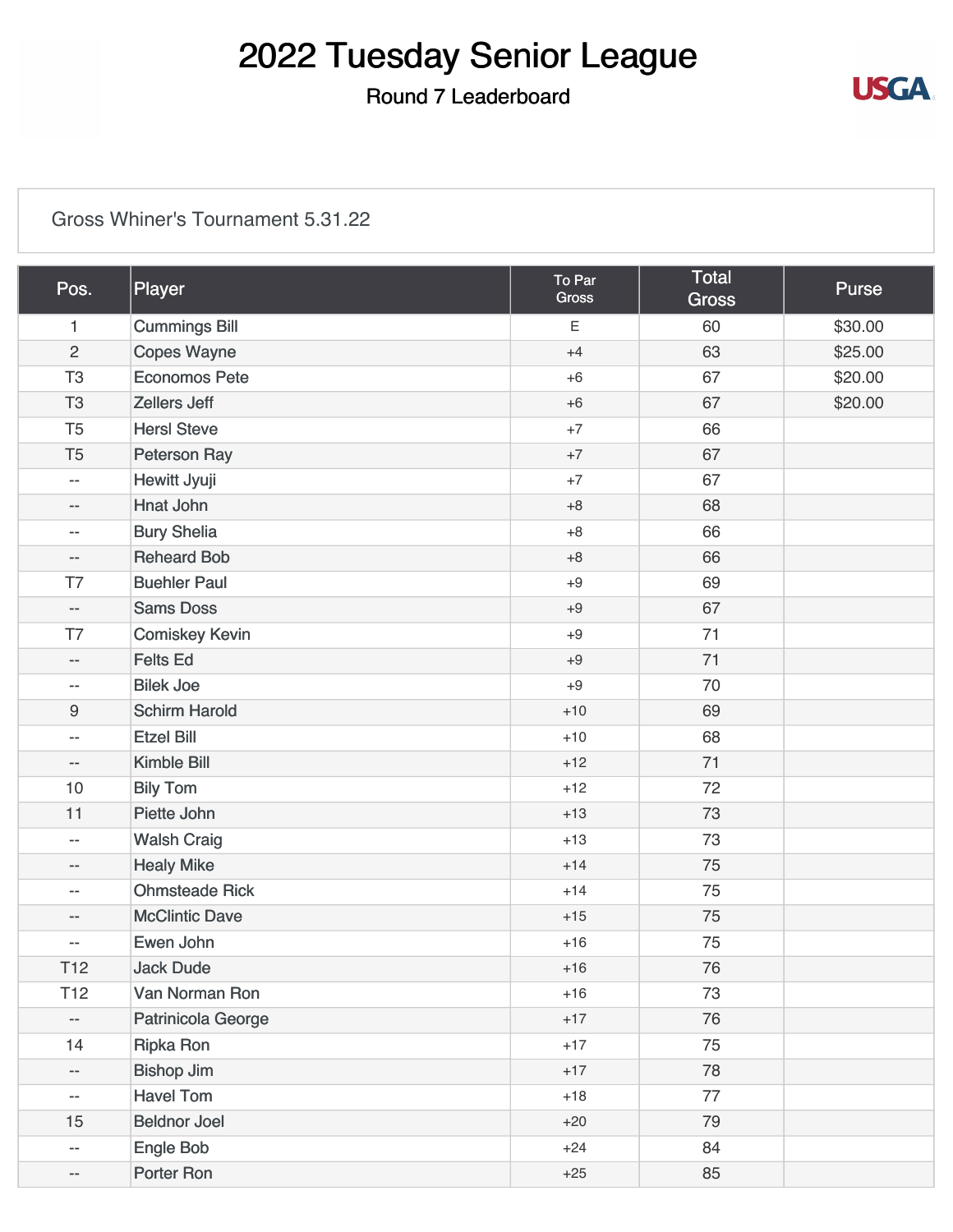#### Round 7 Leaderboard



| Total Purse Allocated: \$95.00 |                       |       |    |  |
|--------------------------------|-----------------------|-------|----|--|
| $- -$                          | <b>Gilley Raymond</b> | $+37$ | 96 |  |
| T <sub>16</sub>                | <b>Bily Vicki</b>     | $+27$ | 88 |  |
| T16                            | <b>Miller Karen</b>   | +27   | 86 |  |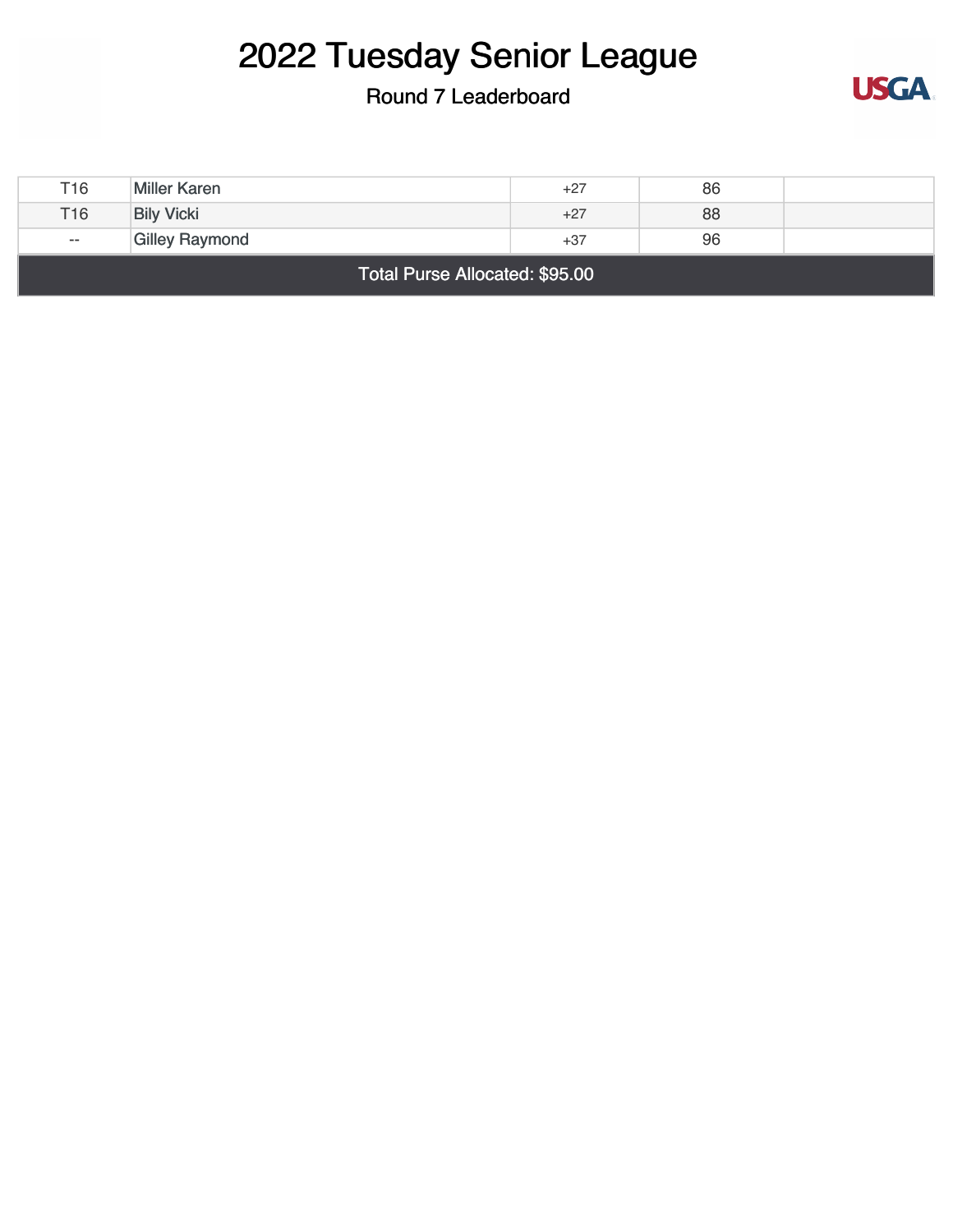### Round 7 Leaderboard

**USGA** 

#### [Net Whiner's Tournament 5.31.22](https://static.golfgenius.com/v2tournaments/8523270690336430977?called_from=&round_index=7)

| Pos.                      | Player                | To Par<br><b>Net</b> | <b>Total</b><br><b>Net</b> | <b>Purse</b> |
|---------------------------|-----------------------|----------------------|----------------------------|--------------|
| $\overline{\phantom{a}}$  | <b>Cummings Bill</b>  | $-7$                 | 53                         |              |
| T1                        | Patrinicola George    | $-6$                 | 53                         | \$27.50      |
| T1                        | <b>Reheard Bob</b>    | $-6$                 | 54                         | \$27.50      |
| $\ensuremath{\mathsf{3}}$ | <b>Bilek Joe</b>      | $-5$                 | 56                         | \$21.00      |
| $\overline{4}$            | Ewen John             | $-4$                 | 56                         | \$19.00      |
| T <sub>5</sub>            | <b>Hnat John</b>      | $-2$                 | 58                         | \$14.75      |
| T <sub>5</sub>            | Kimble Bill           | $-2$                 | 57                         | \$14.75      |
| T <sub>5</sub>            | <b>Bury Shelia</b>    | $-2$                 | 56                         | \$14.75      |
| T <sub>5</sub>            | Hewitt Jyuji          | $-2$                 | 57                         | \$14.75      |
| T <sub>9</sub>            | <b>Etzel Bill</b>     | $-1$                 | 58                         |              |
| T <sub>9</sub>            | <b>Sams Doss</b>      | $-1$                 | 57                         |              |
| T <sub>9</sub>            | <b>Felts Ed</b>       | $-1$                 | 60                         |              |
| $\overline{\phantom{a}}$  | <b>Economos Pete</b>  | $-1$                 | 60                         |              |
| $\overline{\phantom{a}}$  | <b>Zellers Jeff</b>   | $-1$                 | 59                         |              |
| T <sub>12</sub>           | <b>McClintic Dave</b> | $\mathsf E$          | 60                         |              |
| T <sub>12</sub>           | <b>Healy Mike</b>     | $\mathsf E$          | 61                         |              |
| T <sub>12</sub>           | <b>Walsh Craig</b>    | $\mathsf E$          | 60                         |              |
| $\overline{\phantom{a}}$  | <b>Copes Wayne</b>    | $+1$                 | 60                         |              |
| $\qquad \qquad -$         | <b>Schirm Harold</b>  | $+2$                 | 62                         |              |
| $\overline{\phantom{a}}$  | <b>HersI</b> Steve    | $+2$                 | 62                         |              |
| $\overline{\phantom{a}}$  | <b>Peterson Ray</b>   | $+2$                 | 62                         |              |
| <b>T15</b>                | <b>Ohmsteade Rick</b> | $+2$                 | 63                         |              |
| <b>T15</b>                | <b>Bishop Jim</b>     | $+2$                 | 63                         |              |
| <b>T17</b>                | Engle Bob             | $+3$                 | 63                         |              |
| $\overline{\phantom{a}}$  | Piette John           | $+3$                 | 64                         |              |
| <b>T17</b>                | <b>Havel Tom</b>      | $+3$                 | 62                         |              |
| $\overline{\phantom{a}}$  | <b>Buehler Paul</b>   | $+3$                 | 62                         |              |
| $\overline{\phantom{m}}$  | <b>Bily Tom</b>       | $+3$                 | 63                         |              |
| 19                        | Porter Ron            | $+4$                 | 64                         |              |
| $\overline{\phantom{m}}$  | <b>Ripka Ron</b>      | $+4$                 | 62                         |              |
| --                        | <b>Comiskey Kevin</b> | $+5$                 | 67                         |              |
| $\overline{\phantom{m}}$  | Van Norman Ron        | $+5$                 | 62                         |              |
| $-\,-$                    | <b>Bily Vicki</b>     | $+5$                 | 64                         |              |
| --                        | <b>Beldnor Joel</b>   | $+5$                 | 64                         |              |
|                           |                       |                      |                            |              |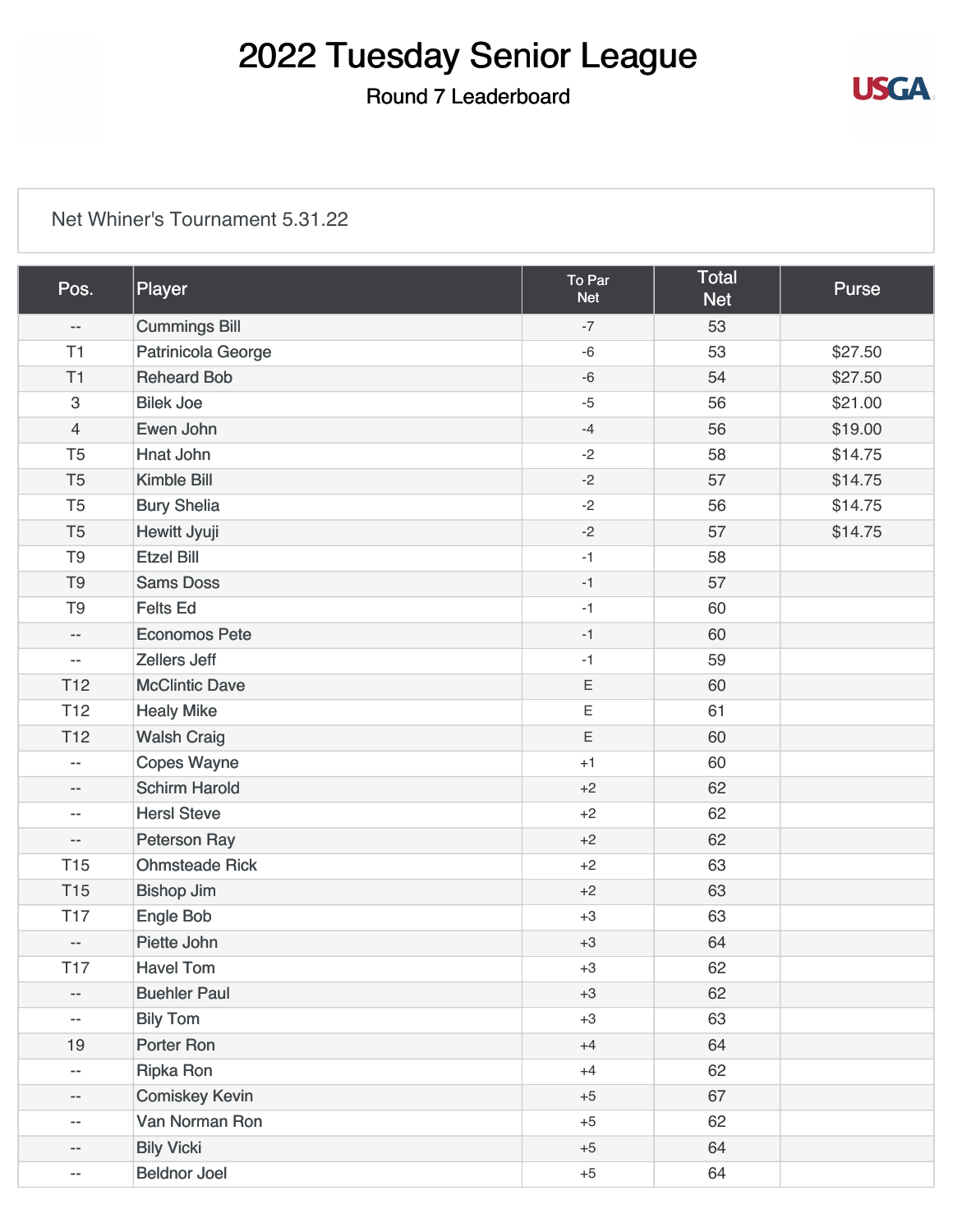### Round 7 Leaderboard



| Total Purse Allocated: \$154.00 |                       |      |    |  |
|---------------------------------|-----------------------|------|----|--|
| $- -$                           | Jack Dude             | $+8$ | 68 |  |
| $- -$                           | <b>Miller Karen</b>   | $+7$ | 66 |  |
| 20                              | <b>Gilley Raymond</b> | $+6$ | 65 |  |